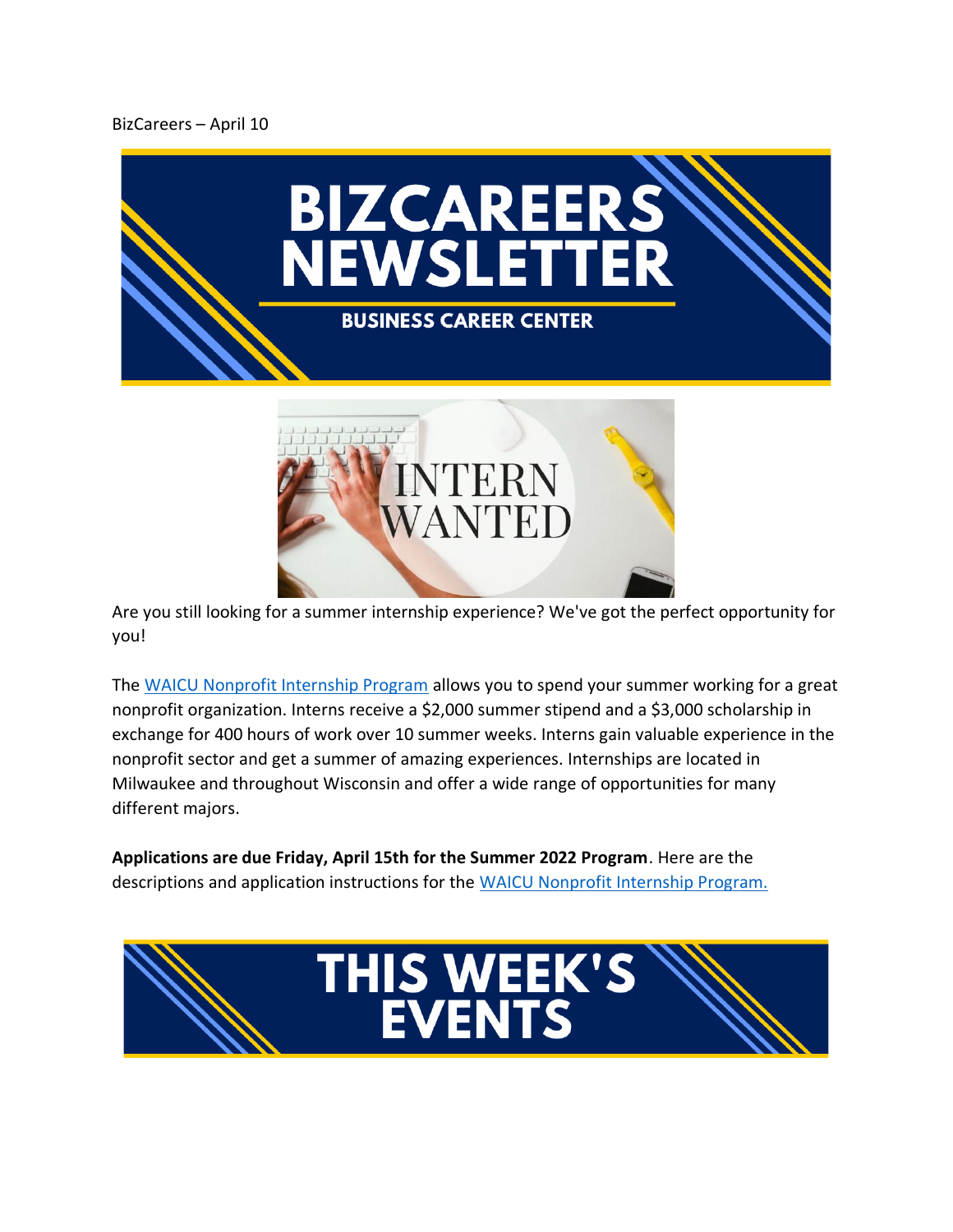

**Marquette University College of Business Administration Presents Purpose, Values and People: The Cornerstones** of a Legacy of Business Success



**Helen Johnson-Leipold Chairman & Chief Executive** Officer, Johnson Outdoors Inc.

TUESDAY, APRIL 12 - 4:30 p.m. Monaghan Ballroom, **Alumni Memorial Union** 

Register at marquette.edu/womenbusinessleaders.



**TUESDAY, APRIL 12** [Women Business Leaders Speaker Series](https://www.marquette.edu/business/women-business-leaders/) 4:30pm in AMU Ballrooms. Helen Johnson-Leipold will share her experience as a corporate leader with nearly four decades of experience in business transformation. Helen leads Johnson Outdoors, a publicly traded outdoor recreation equipment company; Johnson Financial Group, one of the nation's largest private financial services companies; and, The Johnson Foundation, a nationally recognized center of collaboration and catalyst for solutions to a better tomorrow. [Register here to attend.](https://alumni.marquette.edu/loebl-2022?srctid=1&erid=0441b07f-a991-452e-bde6-e14ca1a6eb5e&trid=0441b07f-a991-452e-bde6-e14ca1a6eb5e)



**THURSDAY, APRIL 21** *[Exploring Careers in Business Analytics and Data Science](https://marquette.joinhandshake.com/events/1017220/share_preview)* 1:00-3:15pm in AMU 227. The Exploring Careers in Business Analytics & Data Science panel and networking event will provide an afternoon of panel discussions about careers in analytics and data across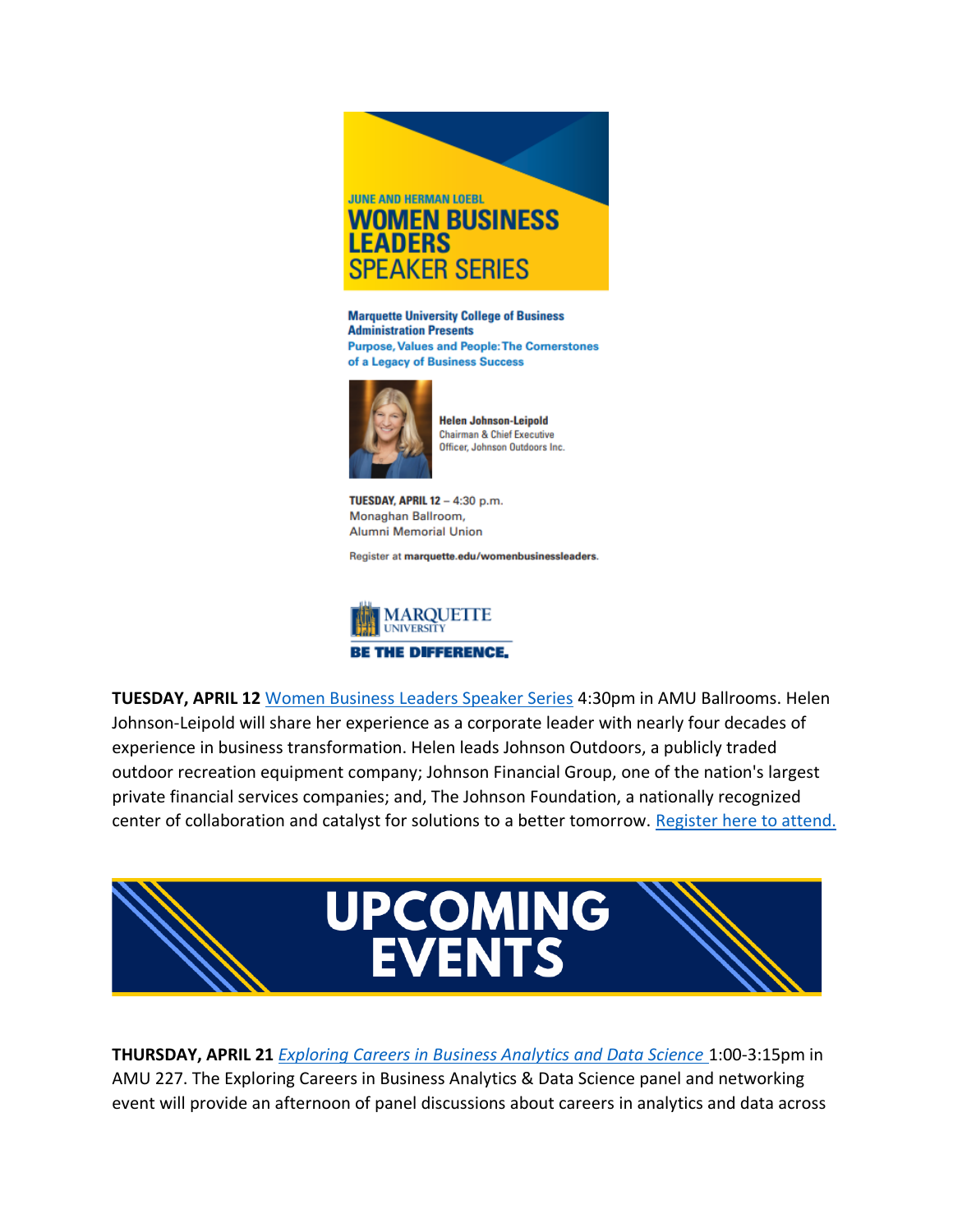various industries. This event will be a valuable for undergraduate and graduate students enrolled in or exploring analytics and data related programs within colleges across campus. Students may drop by for all or a portion of the event as their schedules allow. Snacks will be provided. [RSVP on Handshake.](https://marquette.joinhandshake.com/events/1017220/share_preview)



**WEDNESDAY, APRIL 27** *[What should we do to promote economic opportunity and prosperity?](https://www.eventbrite.com/e/what-should-we-do-to-promote-economic-opportunity-and-prosperity-tickets-314481652087)*  12:00-1:30pm in Weasler Auditorium. The pandemic laid bare several hidden truths about the U.S. labor market, raising questions and challenges for policymakers. As the economy recovers, who is getting left behind and why? How do we best prepare young people for tomorrow's economy? What has caused inflation to rise? The Marquette Civic Dialogues Program is thrilled to invite two influential voices in these policy debates to our campus: Betsey Stevenson and Michael Strain. Join us for this lively discussion! [Registration required](https://nam02.safelinks.protection.outlook.com/?url=https%3A%2F%2Fwww.eventbrite.com%2Fe%2F314481652087&data=04%7C01%7Ckatie.dougherty%40marquette.edu%7C1ae5a4f031cf428038b608da18b4de44%7Cabe32f68c72d420db5bd750c63a268e4%7C0%7C0%7C637849462774627239%7CUnknown%7CTWFpbGZsb3d8eyJWIjoiMC4wLjAwMDAiLCJQIjoiV2luMzIiLCJBTiI6Ik1haWwiLCJXVCI6Mn0%3D%7C3000&sdata=EKaa71uTozALsXhGv6qEGzrE6a3tLT4i4tzu%2FUwE0o4%3D&reserved=0)

**THURSDAY, APRIL 28** *[Commercial Banking Conference Climate Change: What are the risks,](https://www.marquette.edu/business/banking/climate-change-conference.php)  [realities, and challenges? What you must know to prepare for this eventuality](https://www.marquette.edu/business/banking/climate-change-conference.php)* 9:00-11:00am virtually. Commercial Banks face a myriad of risks, especially in today's environment. Keeping track, mitigating, and managing risks has become a major focus of commercial banks internally. An emerging risk that has garnered the attention and focus of the regulatory environment is Climate Risk, and all that it entails. Regulators are now poised to include this risk in its examination routines, at least for banks over \$100 billion in assets. However, with the emergence of this focus, the writing is on the wall that Climate Risk will become a challenge for all banks, as has been the history with other risks. Get ahead of the curve by joining this "thought-provoking" and informative conference to plan and prepare for this for the future. [Register now.](https://www.eventbrite.com/e/marquette-university-commercial-banking-conference-climate-change-tickets-295325224697)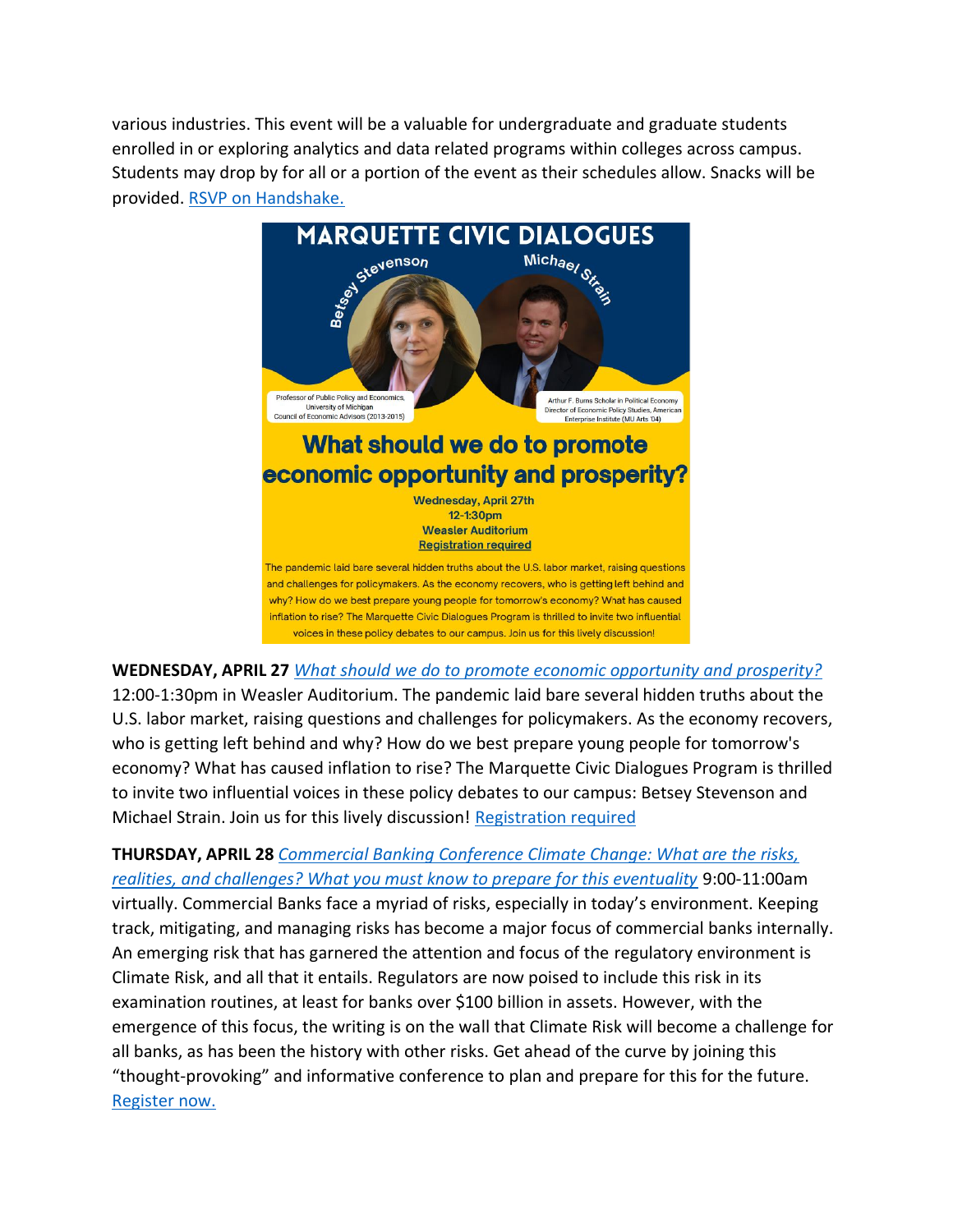**WEDNESDAY, MAY 4** *[2022 Real Estate Strategies Conference](https://www.marquette.edu/business/re-conf/)* 8:00am-12:00pm in the AMU. The Center for Real Estate's 11th annual Real Estate Strategies Conference focuses on the investment strategies, building techniques, and recruiting trends that are changing the game in commercial real estate. Back and in-person for the first time since 2019, this exciting event brings together hundreds of professionals to hear from keynotes, panels and speakers focused on critical trends that will shape our industry in the years ahead.



## **VIRTUAL<br>EVENTS**



Monday, April 11 [Morgan Stanley Firm Risk Management Divisional 101](https://marquette.joinhandshake.com/events/1024687/share_preview) [Morgan Stanley Diverse Leaders Series: Black Leaders](https://marquette.joinhandshake.com/events/1019525/share_preview)

*Tuesday, April 12* [Citi Disability Summit](https://marquette.joinhandshake.com/events/1003998/share_preview) [McKinsey & Company Resume and Application Tips](https://marquette.joinhandshake.com/events/999116/share_preview) [Ford Tech Talks Presents: A Panel Enterprise Connectivity's Ford College Grads](https://marquette.joinhandshake.com/events/1005348/share_preview) [Aflac 2022 Full-Time Sales Opportunity](https://marquette.joinhandshake.com/events/1023359/share_preview) [Morgan Stanley Diverse Leaders Series: Hispanic Leaders](https://marquette.joinhandshake.com/events/1019531/share_preview) [Morgan Stanley Firm Risk Management Divisional 101](https://marquette.joinhandshake.com/events/1024690/share_preview) [EY Women Who Lead: Consulting 101](https://marquette.joinhandshake.com/events/1009102/share_preview)

## *Wednesday, April 13*

PLS Logistics - [Learn About Sales](https://marquette.joinhandshake.com/events/1010065/share_preview) [Black Diamond Network: A Day in the Life of a Sales Account Executive](https://marquette.joinhandshake.com/events/1013753/share_preview) [Johnson & Johnson Fireside Chat; Success Journey of Experience STEM Professionals](https://marquette.joinhandshake.com/events/1024448/share_preview) [Morgan Stanley Diverse Leaders Series: LGBT+ Leaders](https://marquette.joinhandshake.com/events/1019540/share_preview) [Northwestern Mutual Spring Recruiting Event](https://marquette.joinhandshake.com/events/1003644/share_preview) [Prudential Private Capital Case Study Presentation](https://marquette.joinhandshake.com/events/1012423/share_preview)

*Thursday, April 14* [HLC National Career Fair Internship and Full-Time Tech Careers](https://marquette.joinhandshake.com/events/1015024/share_preview) [Morgan Stanley Diverse Leaders Series: Female Leaders](https://marquette.joinhandshake.com/events/1019536/share_preview) [AT&T Launch Your Career in Sales](https://marquette.joinhandshake.com/events/1022478/share_preview)

*Friday, April 15*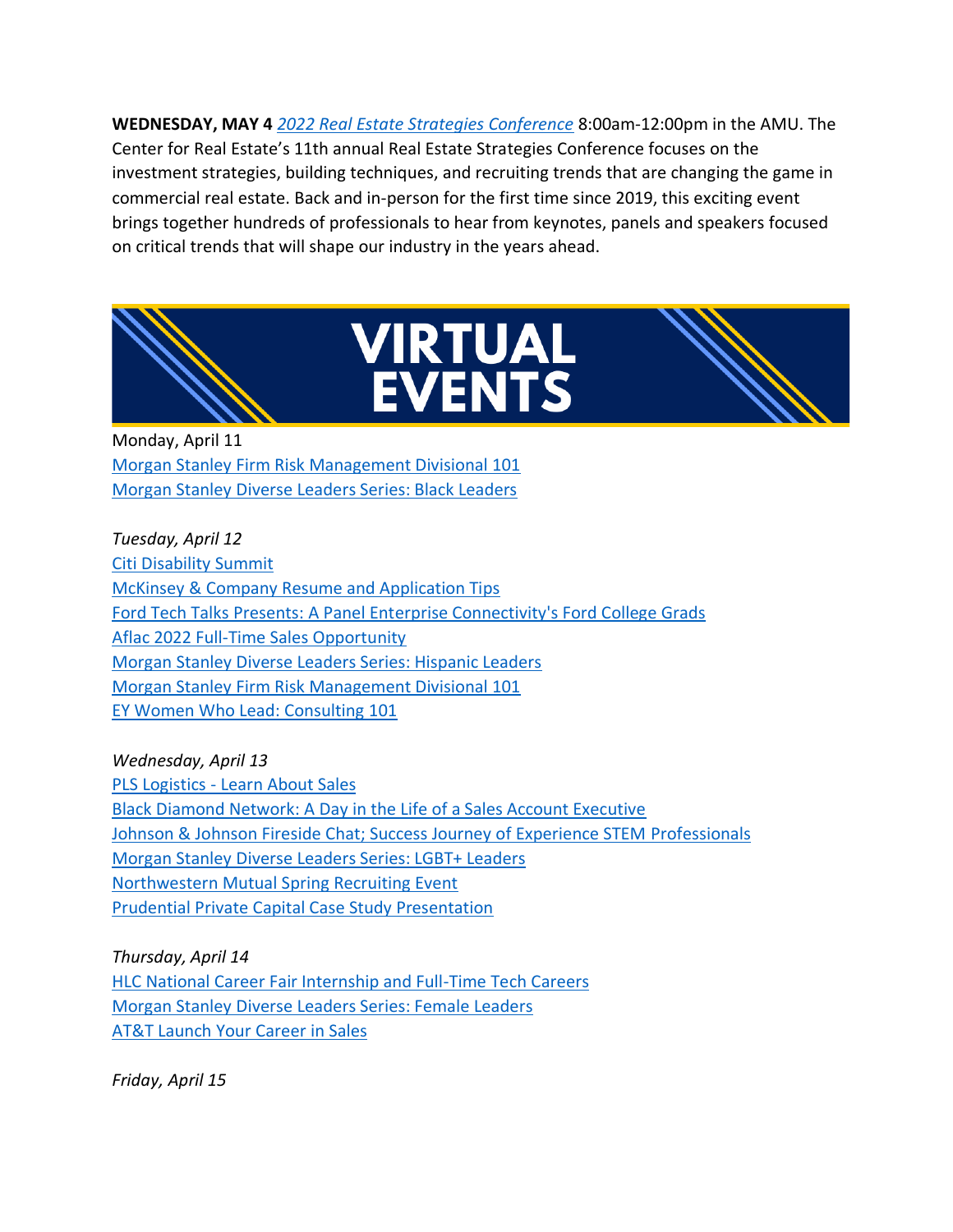[Grow your Careers with HSBC: Global Banking and Markets 2023](https://marquette.joinhandshake.com/events/1017638/share_preview)

\*We offer highlighted business-aligned events. Review [Handshake](https://marquette.joinhandshake.com/edu/events) for a full list.\*



AbbVie is a global, research and development-based biopharmaceutical company committed to developing innovative advanced therapies for some of the world's most complex and critical conditions. The company's mission is to use its expertise, dedicated people and unique approach to innovation to markedly improve treatments across four primary therapeutic areas: immunology, oncology, virology and neuroscience.

They have a variety of positions open and are looking to hire MU applicants, apply on Handshake:

- [2022 Finance Externship](https://marquette.joinhandshake.com/jobs/6036806/share_preview)
- [2022 Business Technology Solutions Externship](https://marquette.joinhandshake.com/jobs/6036844/share_preview)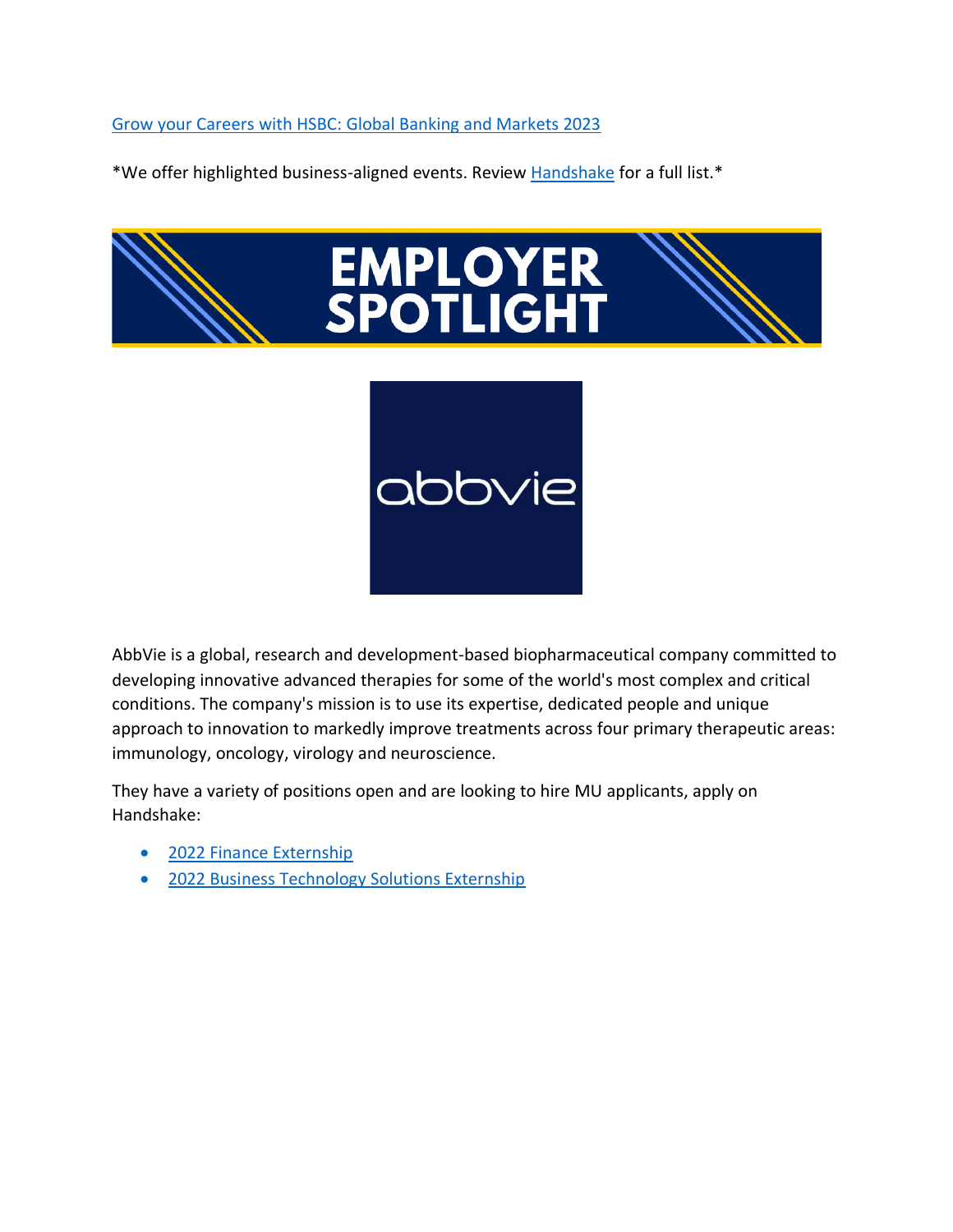

There's still time to apply for the Uline Scholarship. *Four \$5,000* scholarships will be awarded for next year's tuition. If you're a current sophomore or junior business major with a 3.0 or higher GPA, please apply by Monday, April 11th.

**[Apply Now!](https://www.marquette.edu/business/undergraduate/uline-scholarship.php)** Complete the short application, include your resume and you'll be contacted for an interview at the end of April. Don't miss this great opportunity!

## **Need a quiet space to study or interview?**

Reserve a room. Students may reserve a College of Business Administration 2nd floor space to complete virtual interviews or meet with an employer. The April sign-up is available [here.](https://www.signupgenius.com/go/10C044FADA92BA5F85-april) If the sign-up is full for the date and time you need, please email [businesscareers@marquette.edu](https://marquette.joinhandshake.com/edu/mass_emails/1029980/businesscareers@marquette.edu) at least one business day in advance and we will be happy to check into additional 2<sup>nd</sup> floor options.